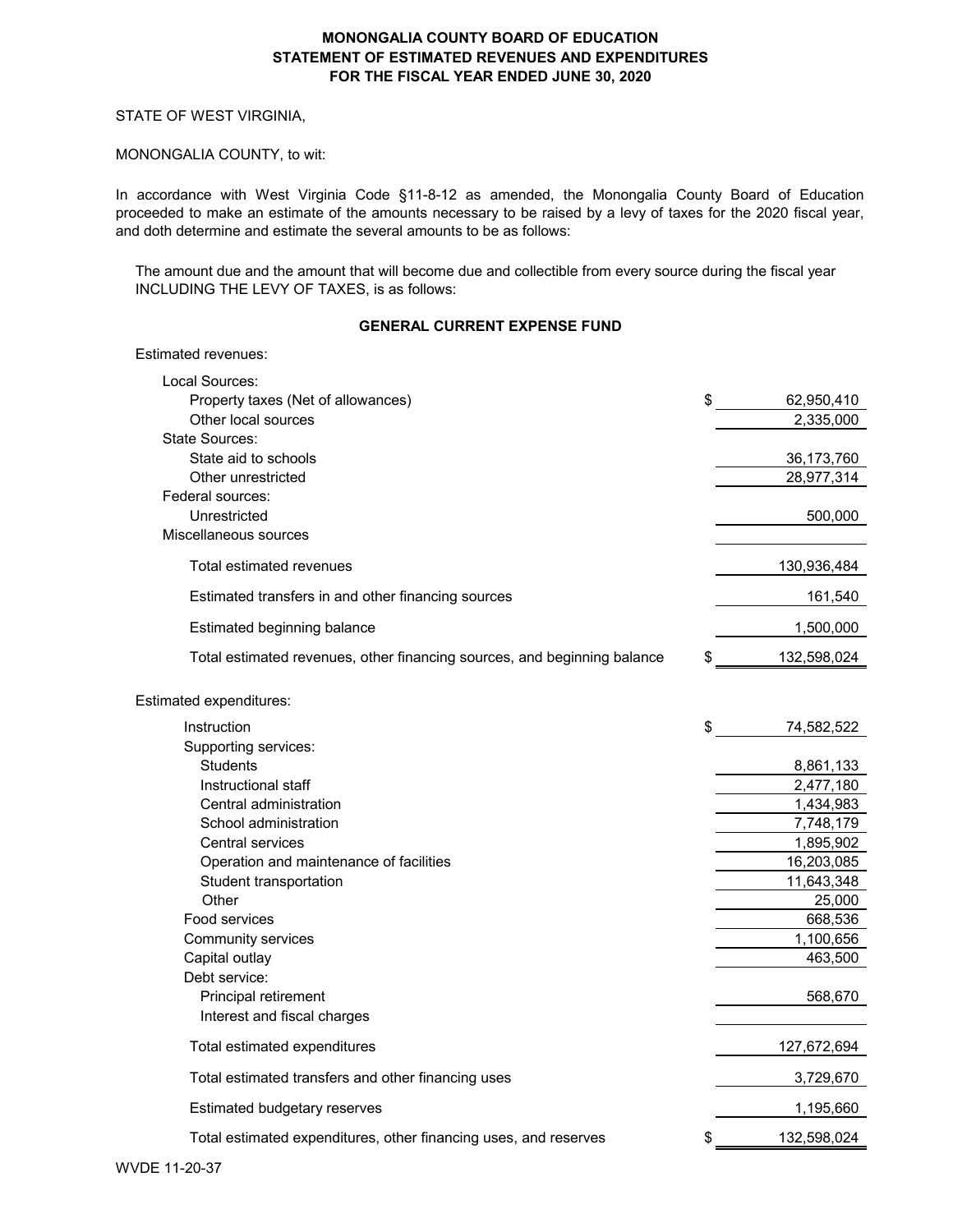### **SPECIAL REVENUE FUND**

#### Estimated revenues:

| <b>Local Sources</b>                                                     | \$<br>1,539,260  |
|--------------------------------------------------------------------------|------------------|
| <b>State Sources:</b>                                                    |                  |
| State aid to schools                                                     | 6,079,857        |
| Other                                                                    | 133,376          |
| Federal sources                                                          | 11,243,053       |
| Miscellaneous sources                                                    |                  |
| Total estimated revenues                                                 | 18,995,546       |
| Estimated transfers in and other financing sources                       | 3,000,000        |
| Estimated beginning balance                                              | 356,860          |
| Total estimated revenues, other financing sources, and beginning balance | \$<br>22,352,406 |
| Estimated expenditures:                                                  |                  |
| Instruction                                                              | \$<br>11,540,865 |
| Supporting services:                                                     |                  |
| <b>Students</b>                                                          | 524,293          |
| Instructional staff                                                      | 1,095,556        |
| Central administration                                                   | 156,880          |
| School administration                                                    | 65,650           |
| <b>Business</b>                                                          | 91,957           |
| Operation and maintenance of facilities                                  | 58,320           |
| Student transportation                                                   | 925,495          |
| Food services                                                            | 7,731,850        |
| Community services                                                       |                  |
| Capital outlay                                                           |                  |
| Debt service:                                                            |                  |
| Principal retirement                                                     |                  |
| Interest and fiscal charges                                              |                  |
| Total estimated expenditures                                             | 22,190,866       |
| Total estimated transfers and other financing uses                       | 161,540          |
| Total estimated expenditures and other financing uses                    | \$<br>22,352,406 |

WVDE 11-20-37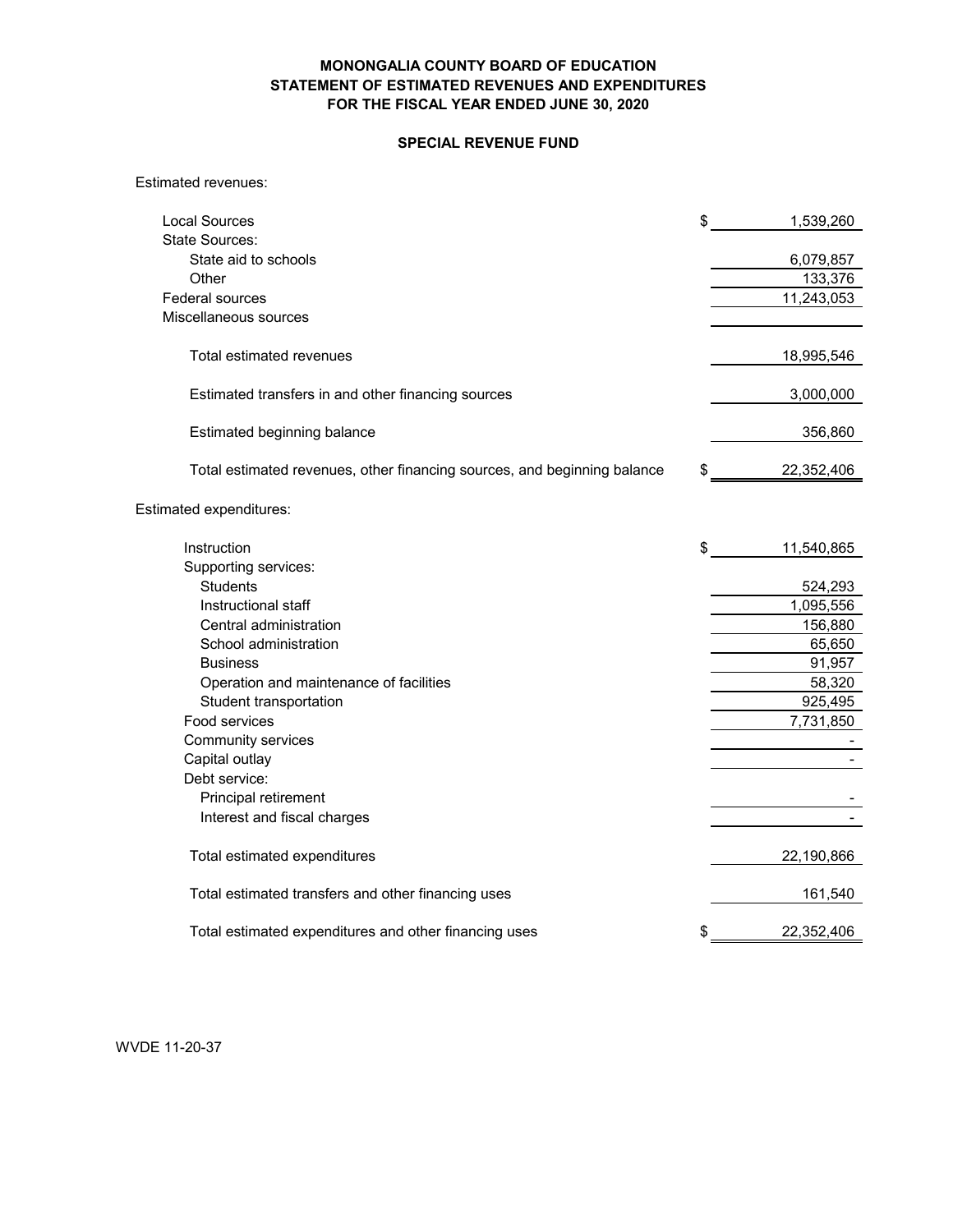## **PERMANENT IMPROVEMENT FUND**

#### Estimated revenues:

| Local sources:                                                |                 |
|---------------------------------------------------------------|-----------------|
| Property Taxes (Net of allowances)                            | \$              |
| Other local sources                                           |                 |
| Miscellaneous sources                                         |                 |
| Total estimated revenues                                      |                 |
| Estimated transfers in and other financing sources            | 729,670         |
| Estimated beginning balance                                   | 2,000,000       |
| Total estimated revenues,<br>transfers, and beginning balance | \$<br>2,729,670 |
| Estimated expenditures:                                       |                 |
| Capital projects                                              | \$<br>2,279,670 |
| Total estimated expenditures                                  | 2,279,670       |
| Total estimated transfers and other financing uses            |                 |
| Total estimated expenditures and other financing uses         | \$<br>2,279,670 |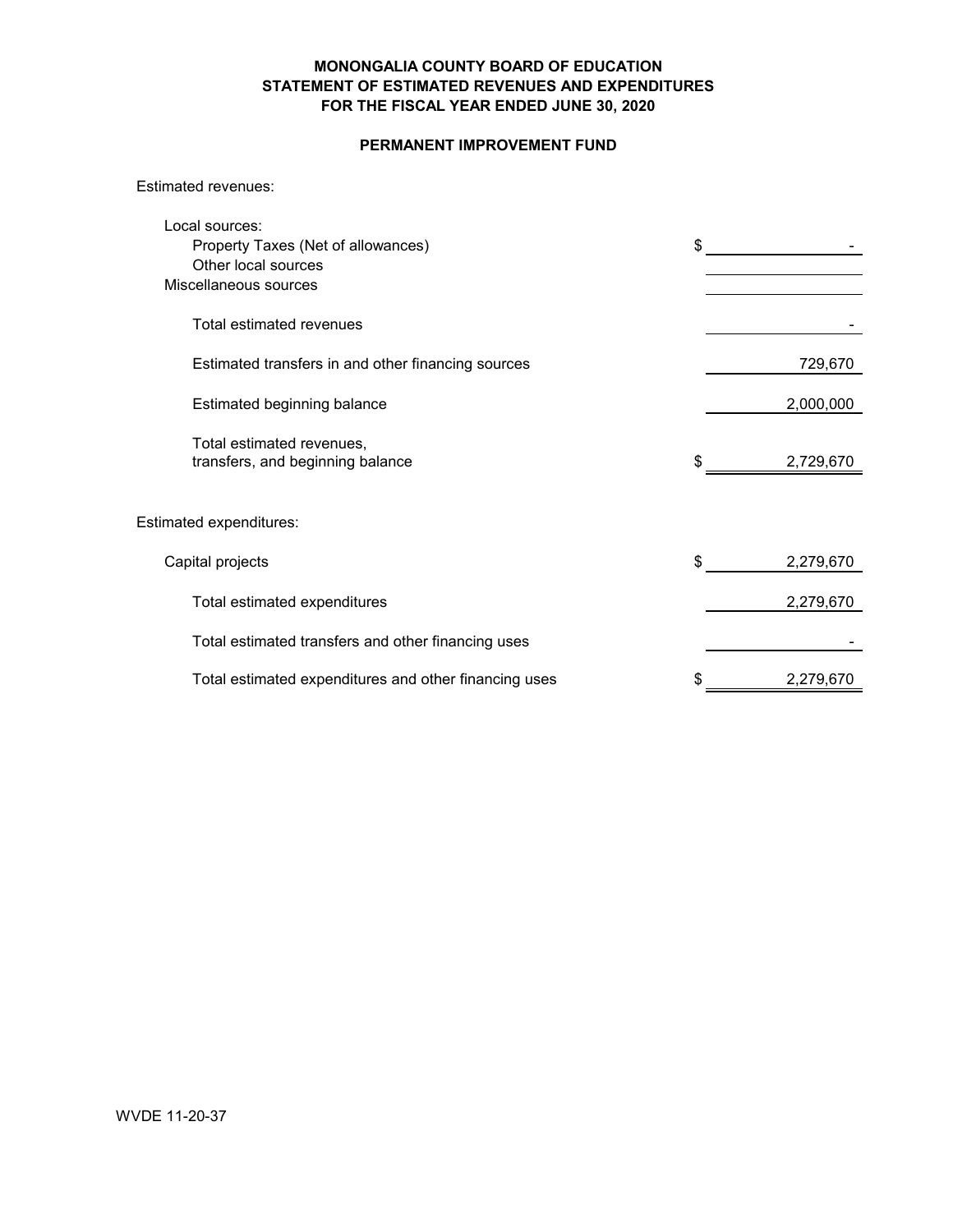## **DEBT SERVICE FUND**

Estimated revenues:

| Local sources:                                               |                 |
|--------------------------------------------------------------|-----------------|
| Property Taxes (Net of allowances)                           | \$<br>3,180,360 |
| Other local sources                                          | 80,000          |
| Miscellaneous sources                                        |                 |
| Total estimated revenues                                     | 3,260,360       |
| Estimated transfers in and other financing sources           |                 |
| Estimated beginning balance                                  | 100,000         |
| Total estimated revenues,<br>transfers and beginning balance | \$<br>3,360,360 |
| Estimated expenditures:                                      |                 |
|                                                              |                 |
| Debt service                                                 | \$<br>3,360,360 |
| Total estimated expenditures                                 | 3,360,360       |
| Total estimated transfers and other financing uses           |                 |
| Total estimated expenditures and other financing uses        | \$<br>3,360,360 |